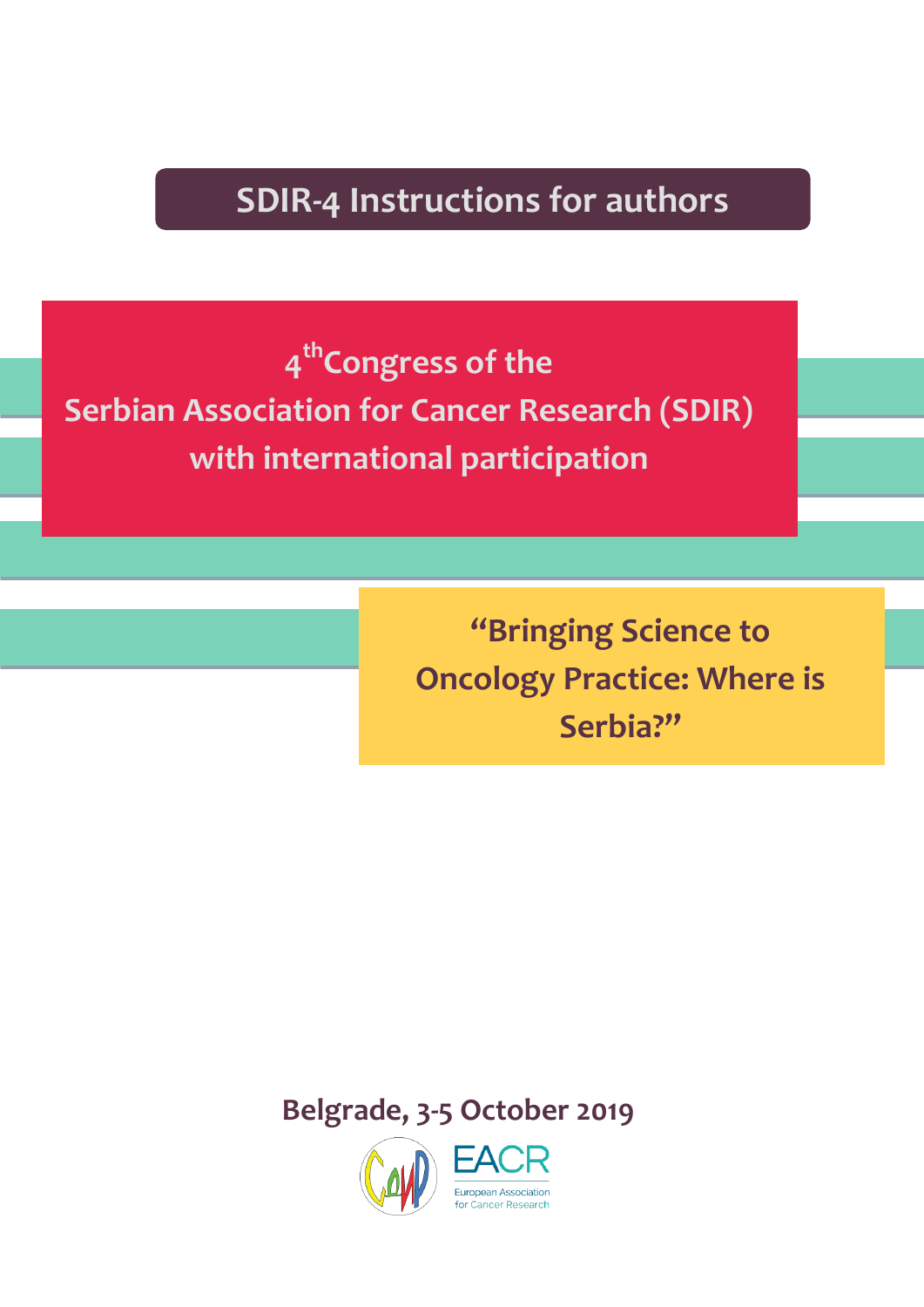#### **Instructions for authors**

Deadline for abstract submission: **1 August 2019.** 

The abstracts should be submitted using the online submission system available on the Conference website: <http://www.sdir.ac.rs/en/registracija/>

Registration is available on the same webpage, and payments should be made following the instructions given on our website.

Authors will be notified by e-mail to confirm that the submission and registration process was successful. Please note that the authors will receive additional confirmation email by members of Organizing Committee. Should you not receive the abstract submission confirmation email within 24 hours, please check your spam folder first and then contact us at [info@sdir.ac.rs.](mailto:info@sdir.ac.rs) Notification of abstract acceptance will be made by e-mail after the review process no later than early August 2019.

For any assistance, please contact members of the Organizing Committee [\(info@sdir.ac.rs\)](mailto:info@sdir.ac.rs).

#### **Abstract Guidelines**

### *Font, Margins, Layout*

- Times New Roman, 12-point font
- 2.5 cm margins (top, bottom, left, right)
- A4 format with double-spacing

### *Organisation*

The Abstract should consist of the following elements:

- Title, in boldface font, centred. The title should be concise but informative, nonstandard abbreviations should be avoided
- Author information should be placed bellow the title. Please state the authors' full names, the department/institution and country, and link the authors' names and addresses using numbers in superscript. Please underline the name of the presenting author
- The abstract body should be in a single paragraph, and be structured with the following sections: Background, Material (Patients) and Methods, Results and **Conclusion**
- Please include 3 to 6 keywords below the abstract, in the alphabetical order, taken from the Medical Subject Headings (MeSH)